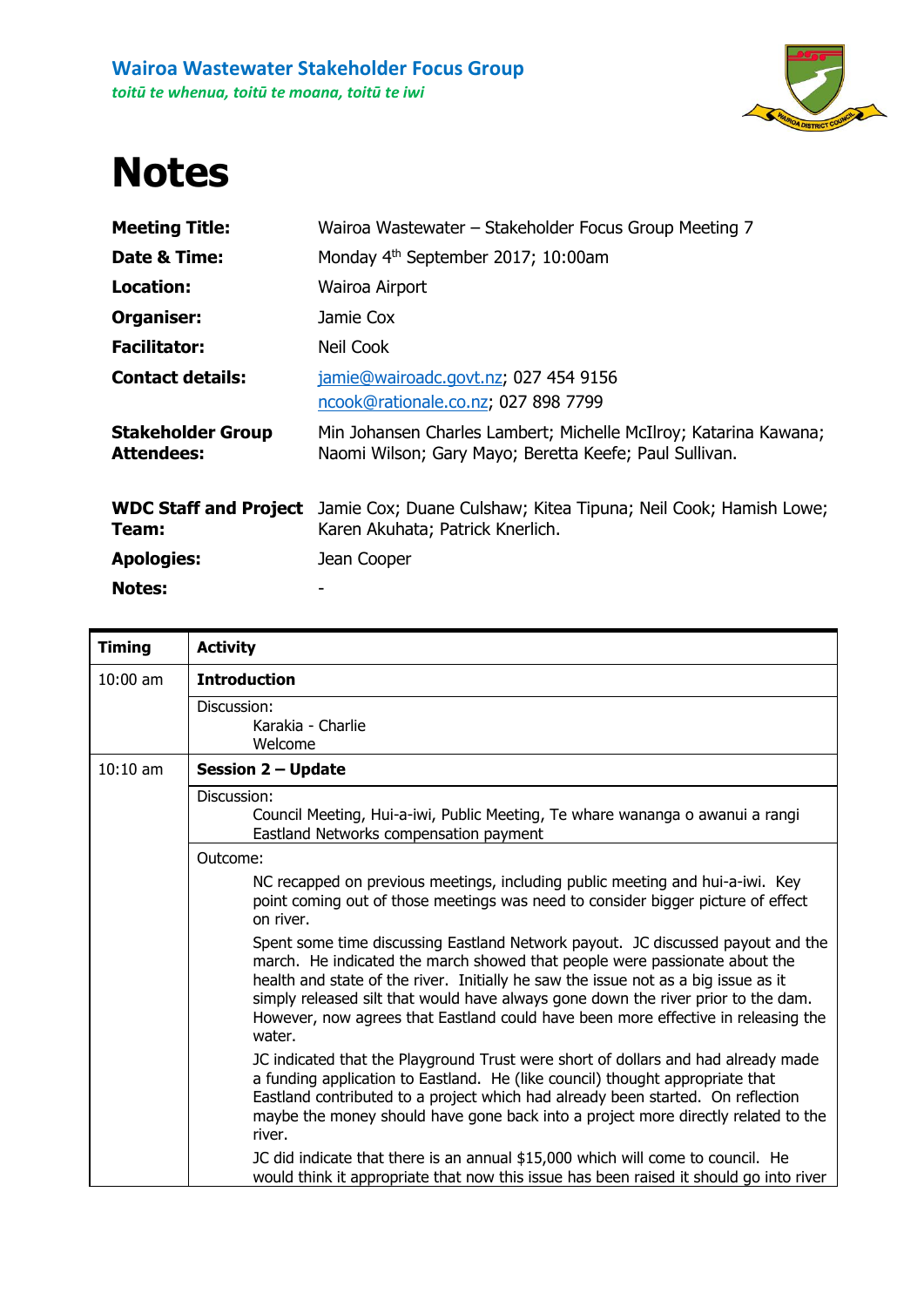## **Wairoa Wastewater Stakeholder Focus Group**

*toitū te whenua, toitū te moana, toitū te iwi*



| <b>Timing</b> | <b>Activity</b>                                                                                                                                                                                       |
|---------------|-------------------------------------------------------------------------------------------------------------------------------------------------------------------------------------------------------|
|               | related projects.                                                                                                                                                                                     |
|               | NW noted that if known, a number of other groups would like to have applied for<br>funding.                                                                                                           |
|               | MM/NW noted that payment was $$250,000$ ( $$100,000$ for playground and $$15,000$<br>annually for 10 years)                                                                                           |
|               | JC noted that the settlement process meant that money was not wasted on<br>lawyers, and as it was a Regional Prosecution, there was the potential that no<br>money would have stayed in the district. |
|               | MM expressed concern about conflicts of interest with people sitting round table, in<br>that the views were not balanced as there was too much council representation.                                |
|               | JC noted that the stakeholder group was only making recommendations and not<br>decisions.                                                                                                             |
|               | GM noted that discussion had grown and would be good to focus on the initial<br>intent, being a focus on wastewater.                                                                                  |
|               | JC noted that the community gave clear direction of the need to look at river<br>health.                                                                                                              |
|               | MM noted that both interlinked and need to be dealt with.                                                                                                                                             |
|               | NC summarised the short journey:                                                                                                                                                                      |
|               | Initial focus was on w/w                                                                                                                                                                              |
|               | Then it was clear there was a need to look at the bigger picture (river)                                                                                                                              |
|               | Clear desire is to get w/w out of the river, but this comes at a cost                                                                                                                                 |
|               | There is a need to realise limitations of options and affordability.                                                                                                                                  |
|               |                                                                                                                                                                                                       |
|               |                                                                                                                                                                                                       |
| $11:00$ am    | <b>Morning Tea</b>                                                                                                                                                                                    |
| $11:15$ am    | <b>Session 3 - Options for Wastewater</b>                                                                                                                                                             |
|               | Discussion:                                                                                                                                                                                           |
|               | What are the options, their costs, their pros and cons                                                                                                                                                |
|               | What is suitable for Wairoa?<br>Consider all values - Cultural, Financial, Recreational, Environmental                                                                                                |
|               | Outcome:                                                                                                                                                                                              |
|               | HL presented options and explained how they were developed. Included the need<br>to select a range to cover the spectrum of options.                                                                  |
| $11:15$ am    | Session 4 - Introducing Catchment Management                                                                                                                                                          |
|               | Discussion:                                                                                                                                                                                           |
|               | Co-ordinating and administering catchment management initiatives<br>Work programmes around catchment improvement for river enhancement<br>What can you get for your \$\$\$?                           |
|               | Outcome:                                                                                                                                                                                              |
|               | HL summarised options for catchment. Noted difference between catchment<br>management and catchment programmes. Gave examples and costs of catchment<br>programmes.                                   |
| $11:30$ am    | Session 5 - Integrating Catchment Management and Wastewater Options                                                                                                                                   |
|               | Discussion:<br>Arriving at 9 scenarios<br>Discussion and narrowing down to one or more scenarios to take forward                                                                                      |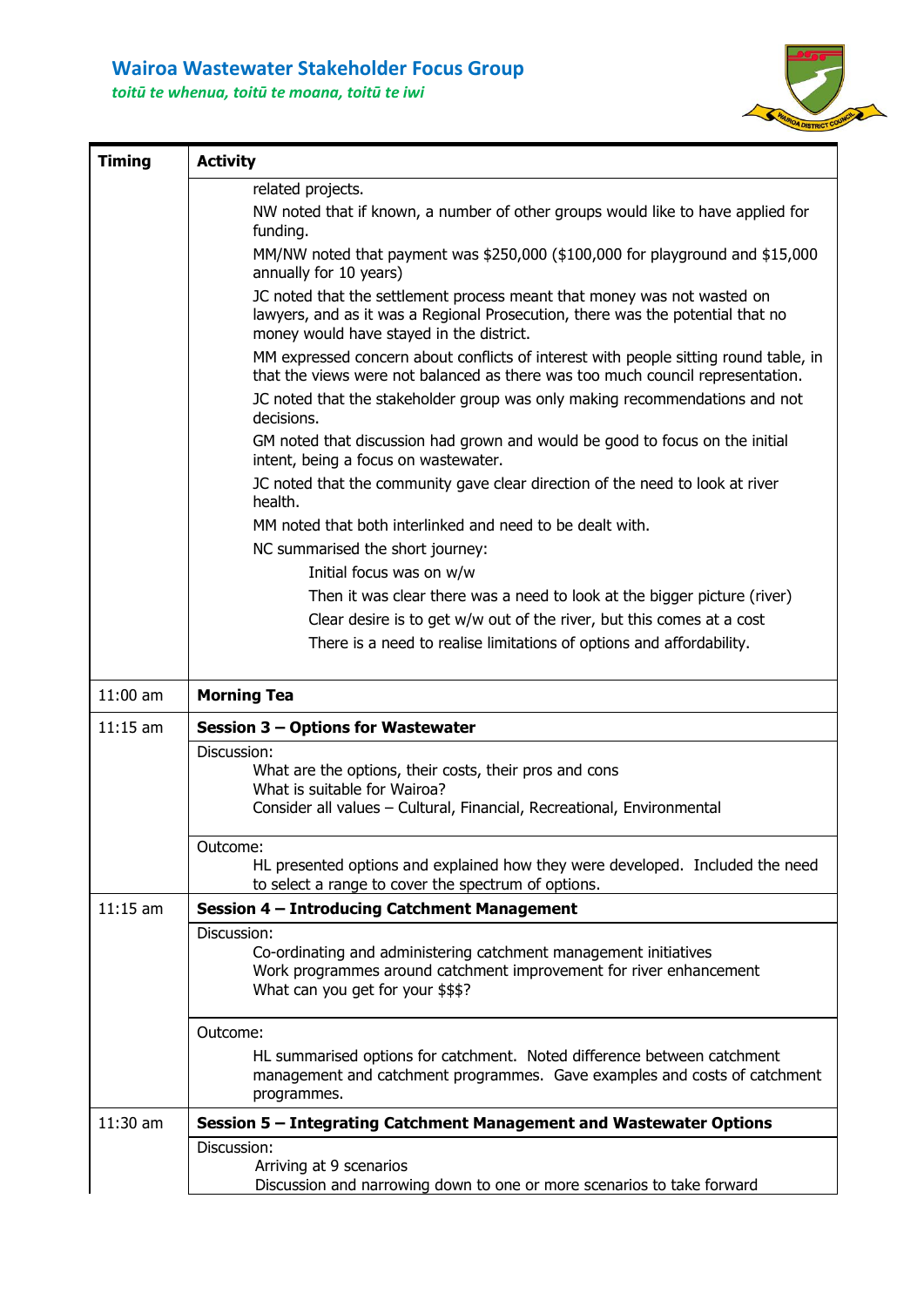## **Wairoa Wastewater Stakeholder Focus Group**

*toitū te whenua, toitū te moana, toitū te iwi*



| <b>Timing</b> | <b>Activity</b>                                                                                                                                                                                                                                                                                                                                                                                                           |  |  |
|---------------|---------------------------------------------------------------------------------------------------------------------------------------------------------------------------------------------------------------------------------------------------------------------------------------------------------------------------------------------------------------------------------------------------------------------------|--|--|
|               | Outcome:                                                                                                                                                                                                                                                                                                                                                                                                                  |  |  |
|               | HL presented 9 scenarios that had different funding levels (\$200, \$400 and \$800<br>/connection) and options that varied from a wastewater to a catchment focus.                                                                                                                                                                                                                                                        |  |  |
|               | The catchment focus involved urban rates contributing to catchment management<br>and programmes. There was some good discussion on this, particularly the need<br>for urban contribution that was caused by rural landowners. There was discussion<br>about urban contribution being focused management and landowners focused on<br>programmes. Also, there was scope for external funding to assist with<br>programmes. |  |  |
|               | HL provided examples of the extent (area) of catchment programmes that could be<br>achieved with the three funding levels.                                                                                                                                                                                                                                                                                                |  |  |
|               | Looked at the 9 scenarios and ruled out \$800/connection options. \$200 and<br>\$400/connections are potentially viable. However, it is noted that many in the<br>community would not be able to afford \$200.                                                                                                                                                                                                            |  |  |
|               | Group agreed that the focus of the dollars should go either into solely wastewater<br>or if any, catchment management. Catchment programmes should be dealt with<br>separately.                                                                                                                                                                                                                                           |  |  |
|               | Agreed that we should look to express costs on a weekly basis.                                                                                                                                                                                                                                                                                                                                                            |  |  |
|               | Could consider scenario 5 where we take out the catchment programmes and focus<br>on w/w with catchment management. Means look at \$7 M w/w and about \$1 M<br>catchment management.                                                                                                                                                                                                                                      |  |  |
|               | Essentially have two treatment options: cheaper being land passage and into river,<br>or more expensive and discharge into dunes. Running parallel to that the<br>catchment options are no investment or only in catchment management.                                                                                                                                                                                    |  |  |
|               | Discussed tangata whenua perspective of dune discharge option. Could be ok,<br>especially if there was no river discharge. Better going directly to sea as it gets it<br>out of the river. Both options would need additional treatment, particularly to<br>remove pathogens/bugs.                                                                                                                                        |  |  |
|               | Noted that while dune discharge option may be technically possible, the challenge<br>would be planning (rules and legislation) and convincing iwi it was appropriate.                                                                                                                                                                                                                                                     |  |  |
|               | Need to also consider storage and the role that can play.                                                                                                                                                                                                                                                                                                                                                                 |  |  |
|               | Discussed the option of adding irrigation over time.                                                                                                                                                                                                                                                                                                                                                                      |  |  |
|               | Discussed the Whangawehi catchment model. Agreed that should have a look<br>and/or have someone come and talk to us about it.                                                                                                                                                                                                                                                                                             |  |  |
| 12:30 pm      | Session 6 - Next Steps?                                                                                                                                                                                                                                                                                                                                                                                                   |  |  |
|               | Discussion:                                                                                                                                                                                                                                                                                                                                                                                                               |  |  |
|               | Council update and endorsement<br>Tangata whenua and Community consultation<br>Refine the preferred option(s)                                                                                                                                                                                                                                                                                                             |  |  |
|               | Outcome:                                                                                                                                                                                                                                                                                                                                                                                                                  |  |  |
|               | Discussed forward process.                                                                                                                                                                                                                                                                                                                                                                                                |  |  |
|               | Project team would refine options based on the reduced number of Scenarios and<br>report back. Focus on land passage and river and also dune rapid infiltration.                                                                                                                                                                                                                                                          |  |  |
|               | Where things are at would then be workshopped with council.                                                                                                                                                                                                                                                                                                                                                               |  |  |
|               | Next meeting ideally before end of month and ready for council forum by 12                                                                                                                                                                                                                                                                                                                                                |  |  |